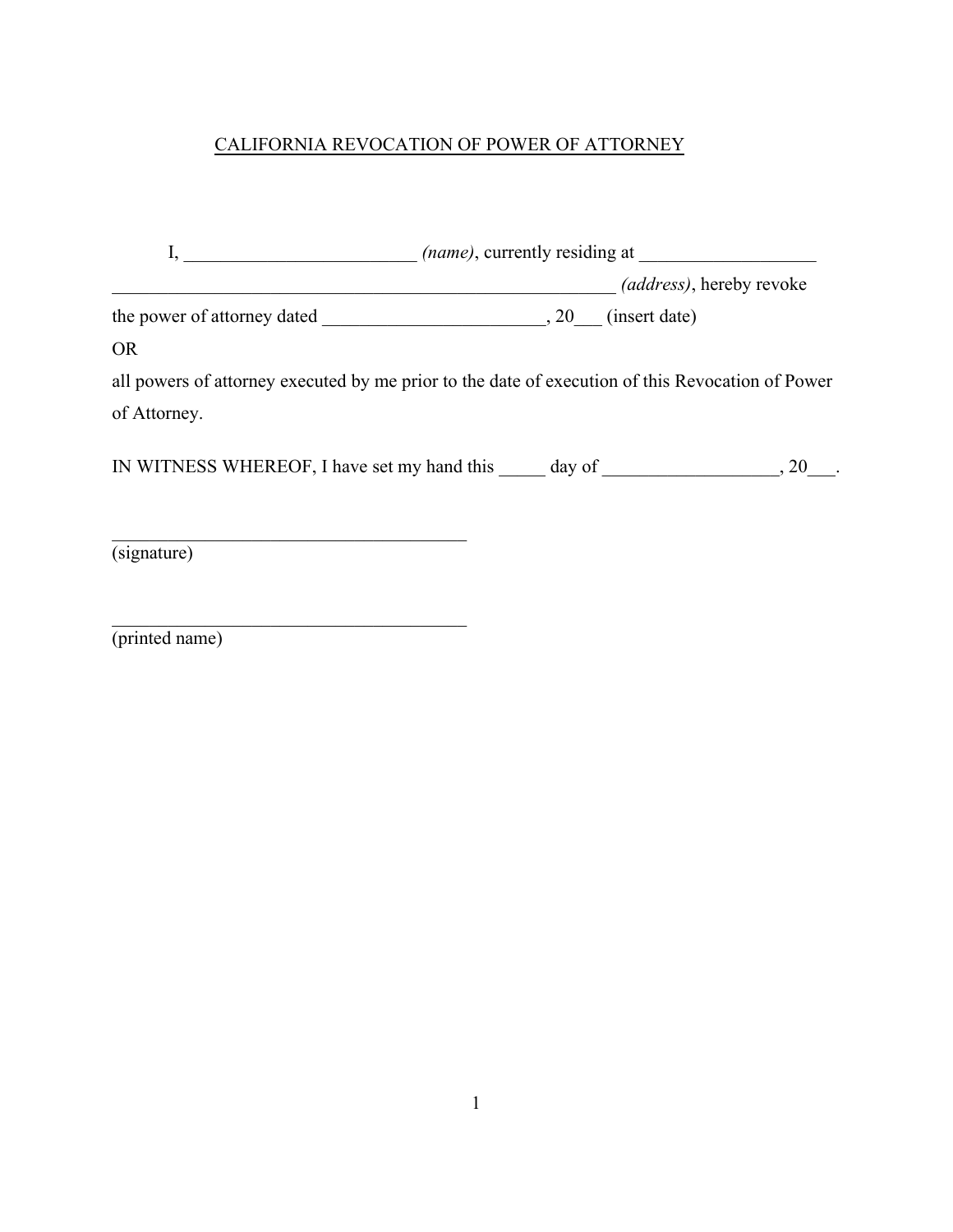## ACKNOWLEDGMENT

## A notary public or other officer completing this certificate verifies only the identity of the individual who signed the document to which this certificate is attached, and not the truthfulness, accuracy, or validity of that document.

STATE OF CALIFORNIA )

COUNTY OF\_\_\_\_\_\_\_\_\_\_\_\_\_\_\_ )

) ss

On \_\_\_\_\_\_\_\_\_\_\_\_\_\_\_\_\_\_\_\_\_\_\_\_\_ before me, \_\_\_\_\_\_\_\_\_\_\_\_\_\_\_\_\_\_\_\_\_\_\_\_\_\_\_\_\_\_\_\_\_\_\_\_\_\_,

(insert name and title of the officer) personally appeared **\_\_\_\_\_\_\_\_\_\_\_\_\_\_\_\_\_\_\_\_\_\_\_\_\_\_\_\_\_\_\_\_\_\_\_\_\_\_\_**, who proved to me on the basis of satisfactory evidence to be the person(s) whose name(s) is/are subscribed to the within instrument and acknowledged to me that he/she/they executed the same in his/her/their authorized capacity(ies), and that by his/her/their signature(s) on the instrument the person(s), or the entity upon behalf of which the person(s) acted, executed the instrument.

I certify under PENALTY OF PERJURY under the laws of the State of California that the foregoing paragraph is true and correct.

WITNESS my hand and official seal.

| Signature | (scal) |
|-----------|--------|
|-----------|--------|